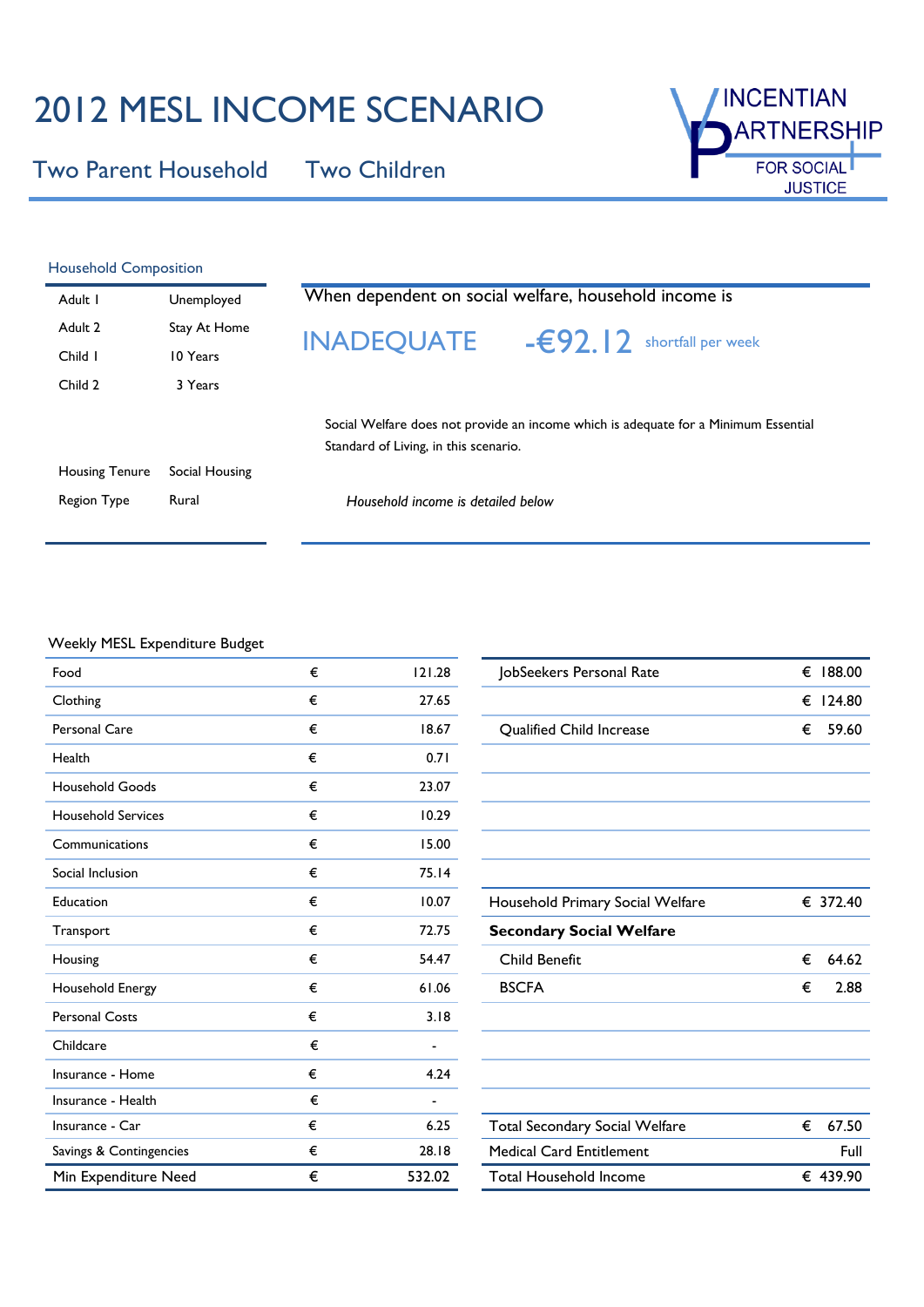# 2012 MESL INCOME SCENARIO

Two Parent Household Two Children



| <b>Household Composition</b> |                |                                                                                                                                                                                                                                           |  |  |  |  |  |
|------------------------------|----------------|-------------------------------------------------------------------------------------------------------------------------------------------------------------------------------------------------------------------------------------------|--|--|--|--|--|
| Adult I                      | Full-Time      | The total Household Income for this household type is                                                                                                                                                                                     |  |  |  |  |  |
| Adult 2                      | Stay At Home   | <b>SHORTFALL</b><br>$\epsilon$ 29.76 per week                                                                                                                                                                                             |  |  |  |  |  |
| Child I                      | 10 Years       |                                                                                                                                                                                                                                           |  |  |  |  |  |
| Child 2                      | 3 Years        |                                                                                                                                                                                                                                           |  |  |  |  |  |
| <b>Housing Tenure</b>        | Social Housing | The total household income (earnings after tax plus social welfare entitlements), do not<br>provide for the household type's minimum essential expenditure needs<br>The household income is based on a gross salary $c \in 8.65$ per hour |  |  |  |  |  |
| <b>Region Type</b>           | Rural          | This is the National Minimum Wage rate                                                                                                                                                                                                    |  |  |  |  |  |
|                              |                |                                                                                                                                                                                                                                           |  |  |  |  |  |

### Weekly MESL Expenditure Budget

| Food                      | € | 121.28         | Gross Salary                       | € 324.38    |
|---------------------------|---|----------------|------------------------------------|-------------|
| Clothing                  | € | 27.65          | Income Tax I                       | €           |
| Personal Care             | € | 18.67          | <b>USC</b>                         | €<br>9.12   |
| Health                    | € | 0.71           | <b>PRSI</b>                        | €           |
| <b>Household Goods</b>    | € | 23.07          |                                    |             |
| <b>Household Services</b> | € | 10.29          |                                    |             |
| Communications            | € | 15.00          |                                    |             |
| Social Inclusion          | € | 75.14          |                                    |             |
| Education                 | € | 10.07          | Household Net Salary               | € 315.26    |
| Transport                 | € | 127.72         | <b>Social Welfare Entitlements</b> |             |
| Housing                   | € | 44.67          | Child Benefit                      | 64.62<br>€  |
| Household Energy          | € | 61.06          | Family Income Supplement           | 173.00<br>€ |
| <b>Personal Costs</b>     | € | 6.25           | <b>BSCFA</b>                       | 2.88<br>€   |
| Childcare                 | € | $\blacksquare$ |                                    |             |
| Insurance - Home          | € | 4.24           |                                    |             |
| Insurance - Health        | € | $\blacksquare$ |                                    |             |
| Insurance - Car           | € | 11.51          | <b>Total Social Welfare</b>        | € 240.50    |
| Savings & Contingencies   | € | 28.18          | <b>Medical Card Entitlement</b>    | Full        |
| Min Expenditure Need      | € | 585.52         | Total Household Income             | € 555.76    |

| <b>Gross Salary</b>                |   | € 324.38 |
|------------------------------------|---|----------|
| Income Tax I                       | € |          |
| <b>USC</b>                         | € | 9.12     |
| <b>PRSI</b>                        | € |          |
|                                    |   |          |
|                                    |   |          |
|                                    |   |          |
|                                    |   |          |
| Household Net Salary               |   | € 315.26 |
| <b>Social Welfare Entitlements</b> |   |          |
| Child Benefit                      | € | 64.62    |
| Family Income Supplement           | € | 173.00   |
| <b>BSCFA</b>                       | € | 2.88     |
|                                    |   |          |
|                                    |   |          |
|                                    |   |          |
| <b>Total Social Welfare</b>        |   | € 240.50 |
| <b>Medical Card Entitlement</b>    |   | Full     |
| Total Household Income             |   | € 555.76 |